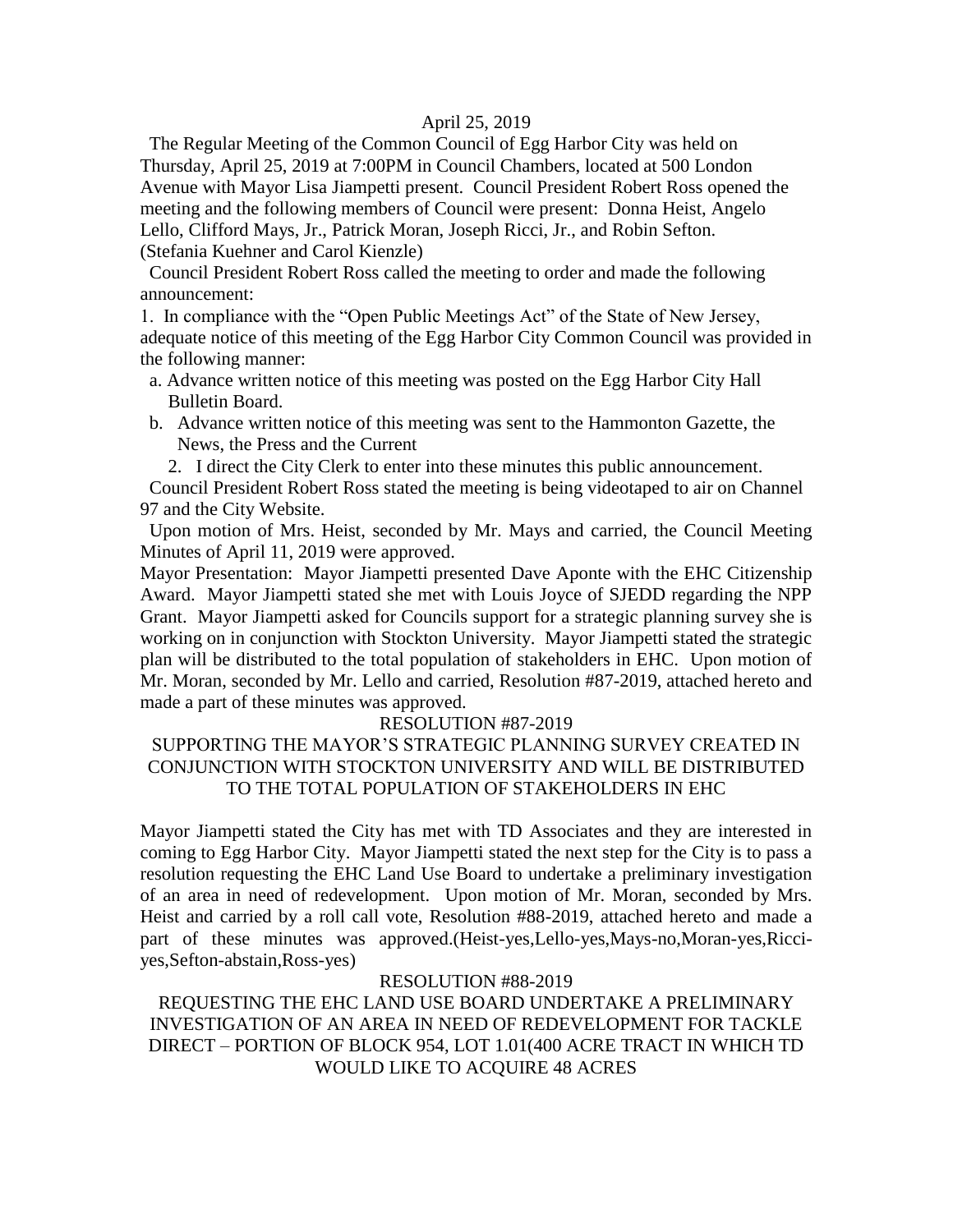Mayor Jiampetti stated the City will need to do the same thin for Renault FBS , and that is #18 on tonight's agenda. Upon motion of Mr. Ricci, seconded by Mrs. Heist and carried by a roll call vote, Resolution #89-2019, attached hereto and made a part of these minutes was approved.

(Heist-yes,Lello-yes,Mays-yes,Moran-yes,Ricci-yes,Sefton-yes,Ross-yes)

#### RESOLUTION #89-2019

#### REQUESTING THE EHC LAND USE BOARD UNDERTAKE A PRELIMINARY INVESTIGATION OF AN AREA IN NEED OF REDEVELOPMENT FOR RENAULT FBS, LLC

Mayor Jiampetti stated after conducting several interviews for the EHC Tax Collector position, it is recommended the City hire Laura Shaw. The City would like to hire Ms. Shaw as the part-time Tax/Utility Clerk immediately so she can begin to train in the office. Upon motion of Mr. Moran, seconded by Mrs. Heist and carried by a roll call vote, Resolution #90-2019, attached hereto and made a part of these minutes was approved.(Heist-yes,Lello-yes,Mays-yes,Moran-yes,Ricci-yes,Sefton-yes,Ross-yes)

#### RESOLUTION #90-2019 HIRE EMPLOYEE-LAURA SHAW

Mayor Jiampetti stated Port Republic recently passed a resolution supporting Assembly Bill A4037 explaining the permitted duties of junior firefighters. Mayor Jiampetti stated the EHC Fire Chief supports this and asked Council to consider passing a resolution supporting this bill. Upon motion of Mrs. Sefton, seconded by Mrs. Sefton and carried, Resolution #91-2019, attached hereto and made a part of these minutes was approved

#### RESOLUTION #91-2019

## SUPPORTING ASSEMBLY BILL A4037 EXPLAINING THE PERMITTED DUTIES OF JUNIOR FIREFIGHTERS

Mayor Jiampetti stated she heard from Max Slusher the Director of Business Development, Atlantic County Economic Alliance, he told her that he has a potential developer for the EHC Tower Site. Mayor Jiampetti stated there will be a "Naturalization Ceremony" at the EHC Community School on May 2, 2019 at 12:30pm. Mayor Jiampetti stated EHC Annual City-Wide Clean Up Day is on May 4<sup>th</sup> and she encouraged everyone to participate. Mayor Jiampetti asked the City Engineer about subdividing the city owned property around the EHC Community School. City Engineer Ryan McGowan stated he would get a quote for the cost of a subdivision. Mayor Jiampetti asked Reed Cramer to speak about the EHC Neighborhood Watch. Mr. Cramer distributed magnets to Mayor and Council. Mr. Cramer stated the magnets have the police dispatch telephone number on them. Mr. Cramer stated the EHC Neighborhood Watch would like to go door to door in EHC distributing the magnets and giving out information on the neighborhood watch. Upon motion of Mr. Lello, seconded by Mr. Ricci and carried, Resolution #92-2019, attached hereto and made a part of these minutes was approved.

#### RESOLUTION #92-2019

AUTHORIZING EHC NEIGHBORHOOD WATCH TO GO DOOR TO DOOR TO GIVE INFORMATION ON THE EHC NEIGHBORHOOD WATCH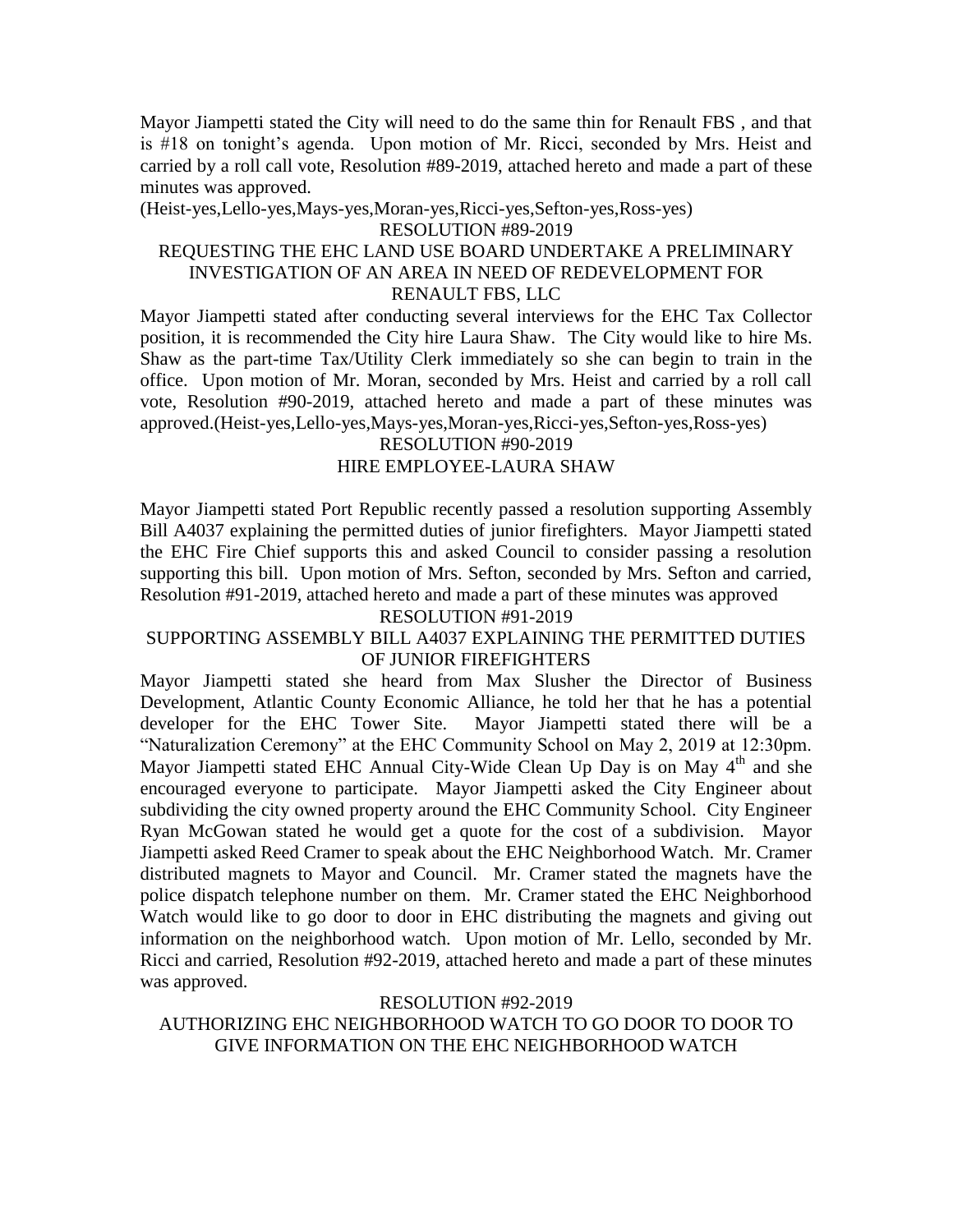Committee Chair Reports:

Councilwoman Heist stated the traffic pattern and all way stop ordinance is ready to introduce. Ordinance #8-2019 was distributed to Mayor and Council. Introduce Ordinance:

#### ORDINANCE #8-2019

## AN ORDINANCE TO AMEND AND SUPPLEMENT CHAPTER 259 OF THE CODE OF THE CIDE OF EGG HARBOR TO ADD ADDITIONAL FOUR WAY STOP INTERSECTIONS, TO DESIGNATE CERTAIN PORTIONS OF MUNICIPAL STREETS AS ONHE WAY, AND TO PROHIBIT PARKING IN CERTAIN AREAS DURING SCHOOL HOURS

Upon motion of Mr. Ross, seconded by Mr. Lello and carried, Ordinance #8-2019, attached hereto and made a part of these minutes was introduced and passed first reading. Upon motion of Mrs. Sefton, seconded by Mr. Lello and carried, the Introduction of Ordinance #8-2019 will be advertised in the Hammonton Gazette on May 1, 2019 for a Public Hearing on May 9, 2019.

Council Pres. Ross stated the Code Enforcement Department would like to hire two new Part-Time Code Enforcement Officers. Council Pres. Dennis stated the Code Enforcement Committee has conducted interviews and recommends hiring James Smith and Steven Hadley. Upon motion of Mr. Ross, seconded by Mr. Lello and carried by a roll call vote, Resolution #93-2019, attached hereto and made a part of these minutes was approved.(Heist-yes,Lello-yes,Mays-yes,Moran-yes,Ricci-yes,Sefton-yes,Ross-yes)

#### RESOLUTION #93-2019

### HIRE EMPLOYEES – STEVEN HADLEY AND JAMES SMITH

Councilman Lello asked about hiring a realtor to market city owned property that is for sale. City Attorney James Carroll stated you would have to prepare an RFP for Realtor Services if you want to use a realtor to market city property.

Council Pres. Ross mentioned a letter the City received form the NJDEP regarding the demolition of the old water plant. City Engineer Ryan McGowan stated a condition of approval for the new water plant was for the demolition of the old water plant in a certain time frame. Mr. McGowan stated he will reach out to the NJDEP for an extension and let them know we are in the process of trying to sell the water plant.

 Councilman Lello stated there was a water main break in South Egg Harbor and as soon as that was repaired there was another break. Mr. Lello expressed concerns over the old fire hydrants and infrastructure.

 Councilman Ricci stated there is a EHC School Board meeting on May1, 2019 and encouraged everyone to attend.

Police Department Report: Lt. Hutton gave an update on the EHCPD.

CFO Report: N/A Jodi Kahn on maternity leave.

City Clerk Report: Meg Steeb stated she received a request from the owner of the Strike Zone seeking permission to allow Keystone Fireworks to set up a tent on his property located at 1400 WHP temporarily to sell fireworks from June 21 through July 7, 2019. Michael Froumy the Regional Locations Manager for Keystone Fireworks came before Mayor and Council. Mr. Froumy explained the operation and stated if at any time the City is unhappy with the operation he will shut down. Mr. Froumy stated he would obtain all necessary permits and insurance. Council Pres. Ross asked Lt. Hutton if he had any objections and Lt. Hutton stated he did not have any objections.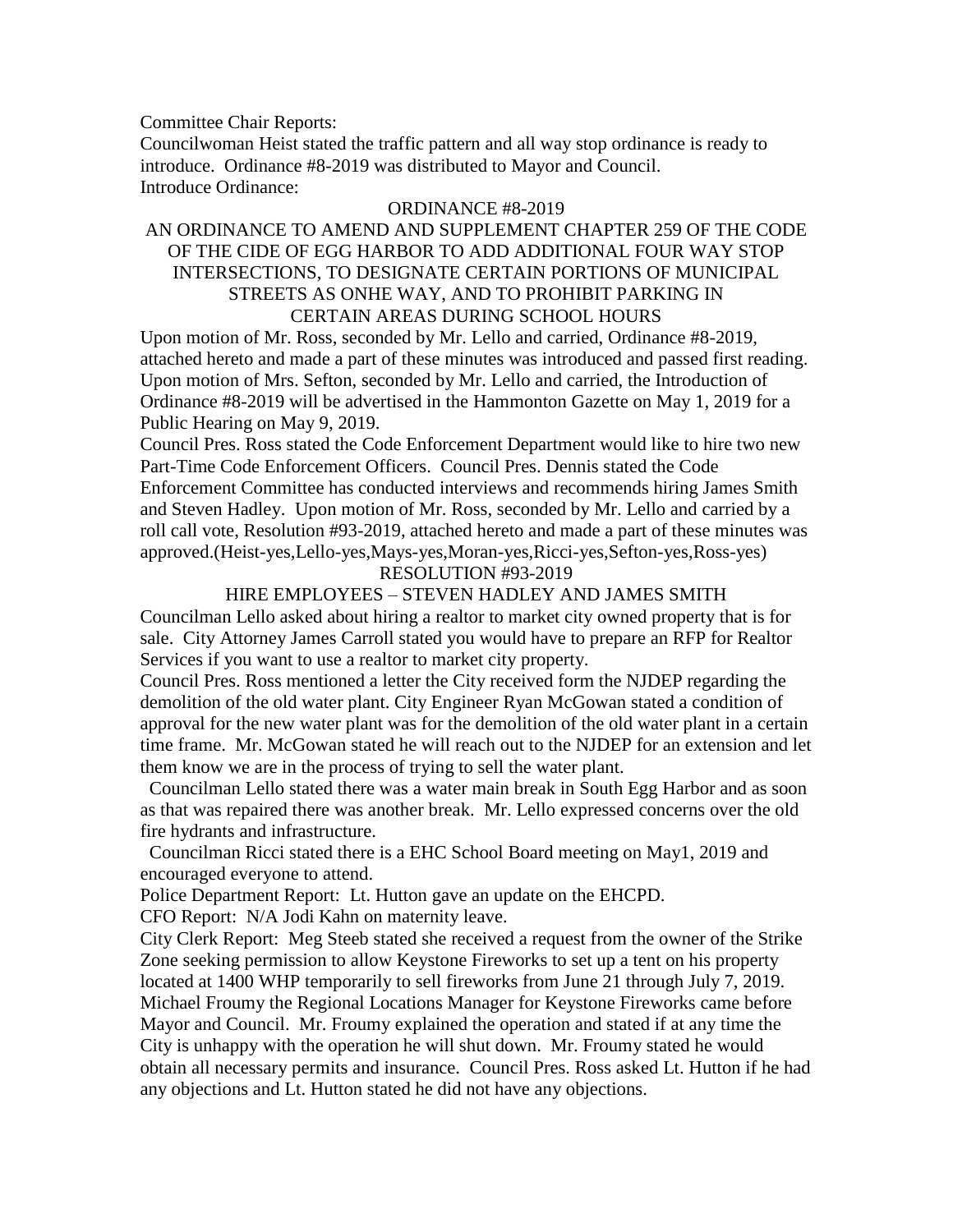Upon motion of Mrs. Sefton, seconded by Mr. Ricci and carried, Resolution #94-2019, attached hereto and made a part of these minutes was approved.

## RESOLUTION #94-2019 AUTHORIZING A TEMPORARY OPERATION OF A TENT SALE OF FIREWORKS-1400 WHP-JUNE 21 THROUGH JULY 7, 2019

#### City attorney Report: N/A

Engineer Report: EHC Engineer Ryan McGowan gave an update on ongoing projects in the City. Mr. McGowan stated he is looking into a complaint from a resident in EHC North regarding drainage on their property. Mr. McGowan stated the City did not receive the NJDOT 2019 Bikeway Grant. Mr. McGowan stated he received an email late today from NJDEP stating the City was approved for the WIPA Process. Mr. McGowan stated the city can now move forward with the next step in selling the water plant. Mayor Jiampetti asked Mr. McGowan to remind the developer in EH North to remove the curb at the residents house who requested it and he said he would do it.

#### Motion to Approve:

 Mr. Mays made a motion to allow the use of Peace Pilgrim Park for the Peace Pilgrim Birthday Celebration on July 18, 2019 from 5:30pm-8:15pm, the motion was seconded by Mr. Ricci and carried by all.

 Mrs. Heist made a motion to allow the Boy Scouts of America-Jersey shore Council to use the EHC Lake Campground and Pavilion on the dates below, the motion was seconded by Mr. Lello and carried by all.

 July 29-August 2, 2019 – Annual Cub Scout Day Camp October 4-6<sup>th</sup>, 2019 – Annual Autumn Adventure Camporee January 17-19<sup>th</sup>, 2020 – Annual Klondike Derby

 Upon motion of Mrs. Heist, seconded by Mr.Ricci and carried by a roll call vote, Resolution #95-2019, attached hereto and made a part of these minutes was approved.(Heist-yes,Lello-yes,Mays-yes,Moran-yes,Ricci-yes,Sefton-yes,Ross-yes) RESOLUTION #95-2019 2019 MUNICIPAL BUDGET AMENDMENT

 Upon motion of Mr. Lello, seconded by Mr. Mays and carried, the 2019 Budget Adoption and the Local Exam of 2019 Budget were tabled.

 Upon motion of Mr. Ross, seconded by Mrs. Heist and carried by a roll call vote, Resolution #96-2019, attached hereto and made a part of these minutes was approved.(Heist-yes,Lello-yes,Mays-yes,Moran-yes,Ricci-yes,Sefton-yes,Ross-yes) RESOLUTION #96-2019 AWARD EHC LAKE CONCESSION STAND FOR THE 2019 SUMMER SEASON

 Upon motion of Mr. Lello, seconded by Mr. Heist and carried, Resolution #97-2019, attached hereto and made a part of these minutes was approved. RESOLUTION #97-2019 REQUESTING BUS SHELTER